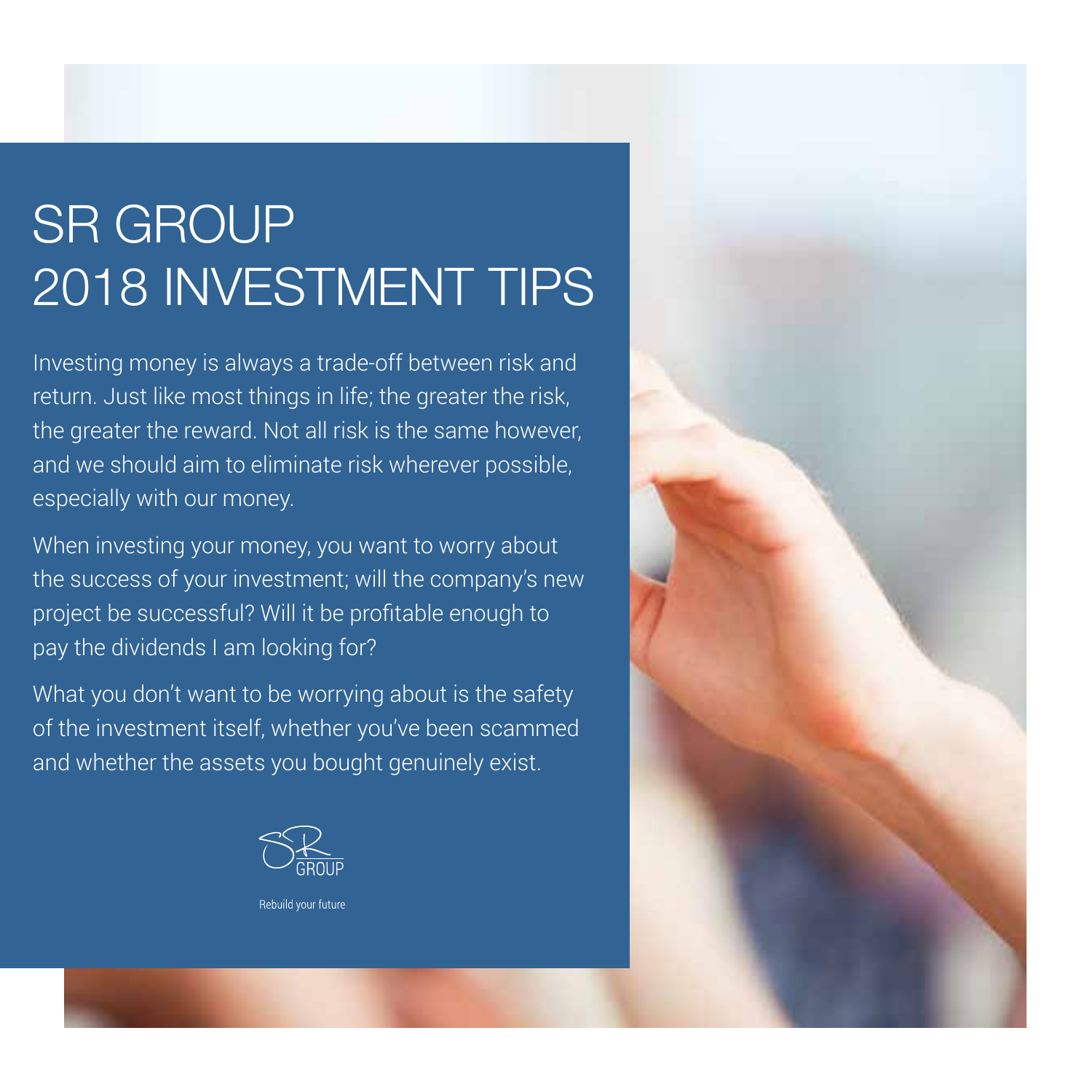# **Fraudulent Financial Advisers**

Fraudulent financial advisers prey on retail investors, customers who are new to investing and those too busy to actively monitor their investments. Fraudulent financial advisers rely on **information asymmetry**; the scenario where one party in a transaction has more available information than another party. These advisers may push you towards a particular investment product, spruiking a specific stock or asset extremely hard. This could simply be an investment your financial adviser is highly confident in, though it's also possible that the financial adviser is receiving large commissions and/or is a related party to the owners/operators of the investment they are pitching.

If you notice any kind of relationship between the owners/operators of the investment and the financial adviser pushing you towards that investment, note it as a clear red flag. If you are being pushed heavily into a certain financial product, ask your financial adviser if they are making commissions from it. By law, financial advisers are required to disclose to their clients the financial products from which they make commission.

# **When Choosing a Financial Adviser**

- ◯ Make sure they hold an Australian Financial Services Licence (AFSL) and<br>
request the licence number An AFSL is required for anyone that provides request the licence number. An AFSL is required for anyone that provides financial services to Australians, including giving financial advice and dealing a financial product (eg. buying/selling shares on your behalf). If you get defrauded by someone without an AFSL, there is limited ability to pursue them for compensation.
- **Exercise 1** Research their track record: Established, long-serving financial advisers with a large client base and lots of positive reviews are a good start. Just like you wou large client base and lots of positive reviews are a good start. Just like you would do your due diligence into what you're investing in, it's worth doing your research into who you're investing with.

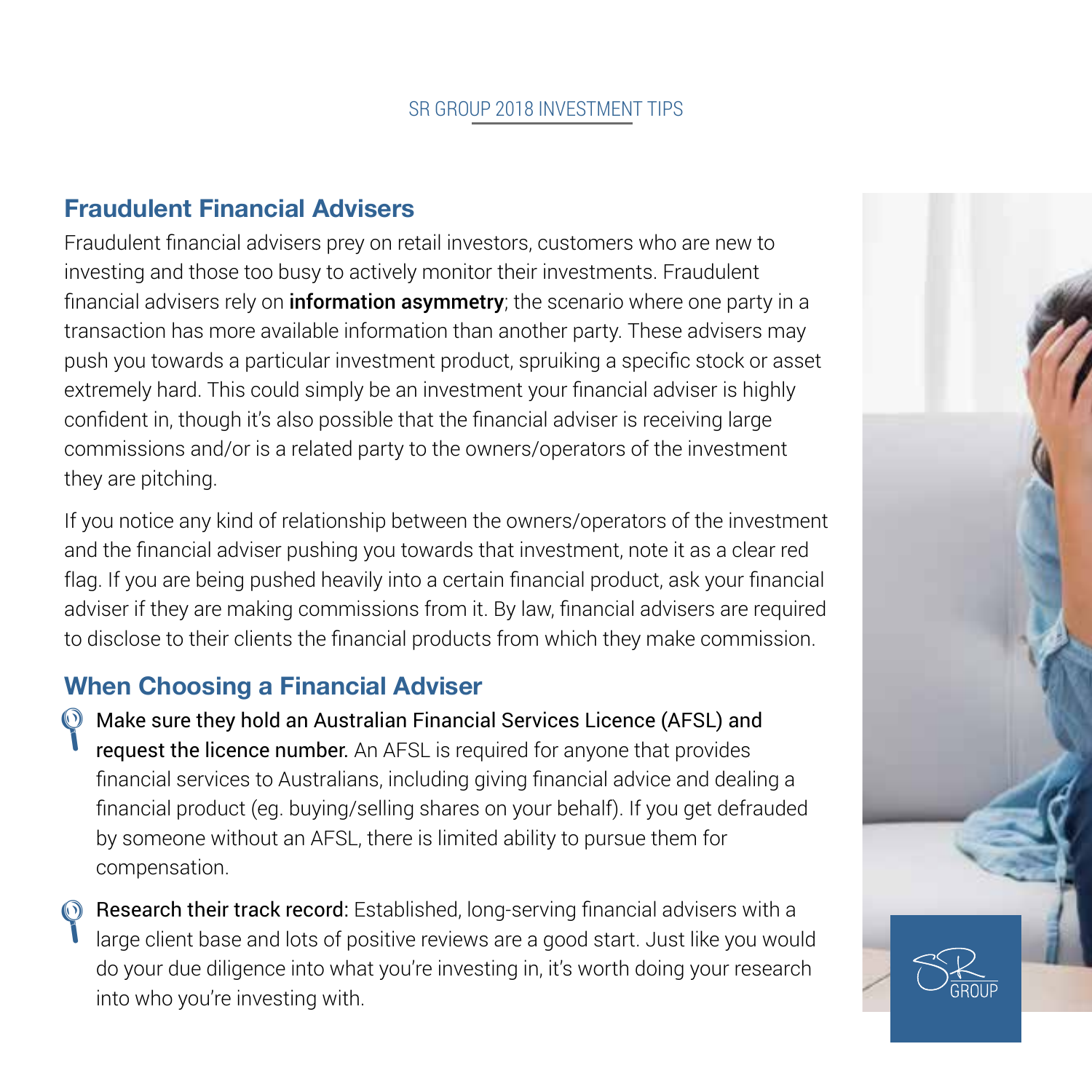#### SR GROUP 2018 INVESTMENT TIPS



# **When Taking Financial Advice**

- $\bigcirc$  If it seems too good to be true, it probably is: An old saying that's around today because it's still true, especially with that's around today because it's still true, especially with financial products. Be mindful of anything offering excessive returns or fast profits, and research heavily.
- Seek a second opinion: A second professional opinion could<br>
help save vou from fraud or manipulation by your Financial help save you from fraud or manipulation by your Financial Adviser.
- **Ask what commission they're getting**: Financial Advisers are required by law to disclose their commissions to their clients. required by law to disclose their commissions to their clients. This can assist you in determining why your financial adviser is really pushing you towards a specific financial product, and help you overcome information asymmetry.

# **Scams and Ponzi Schemes**

We are currently seeing a rise in investment scams and fraudulent schemes, with the number of scams being reported to the Australian Competition and Consumer Commission's (ACCC) Scamwatch increasing year on year.

There are countless types of scams, and everyone should do research and stay vigilant to protect themselves. Today our guide will focus on investment scams, where a fraudulent individual or company will attempt to convince you to hand over your money on the promise of benefits down the track.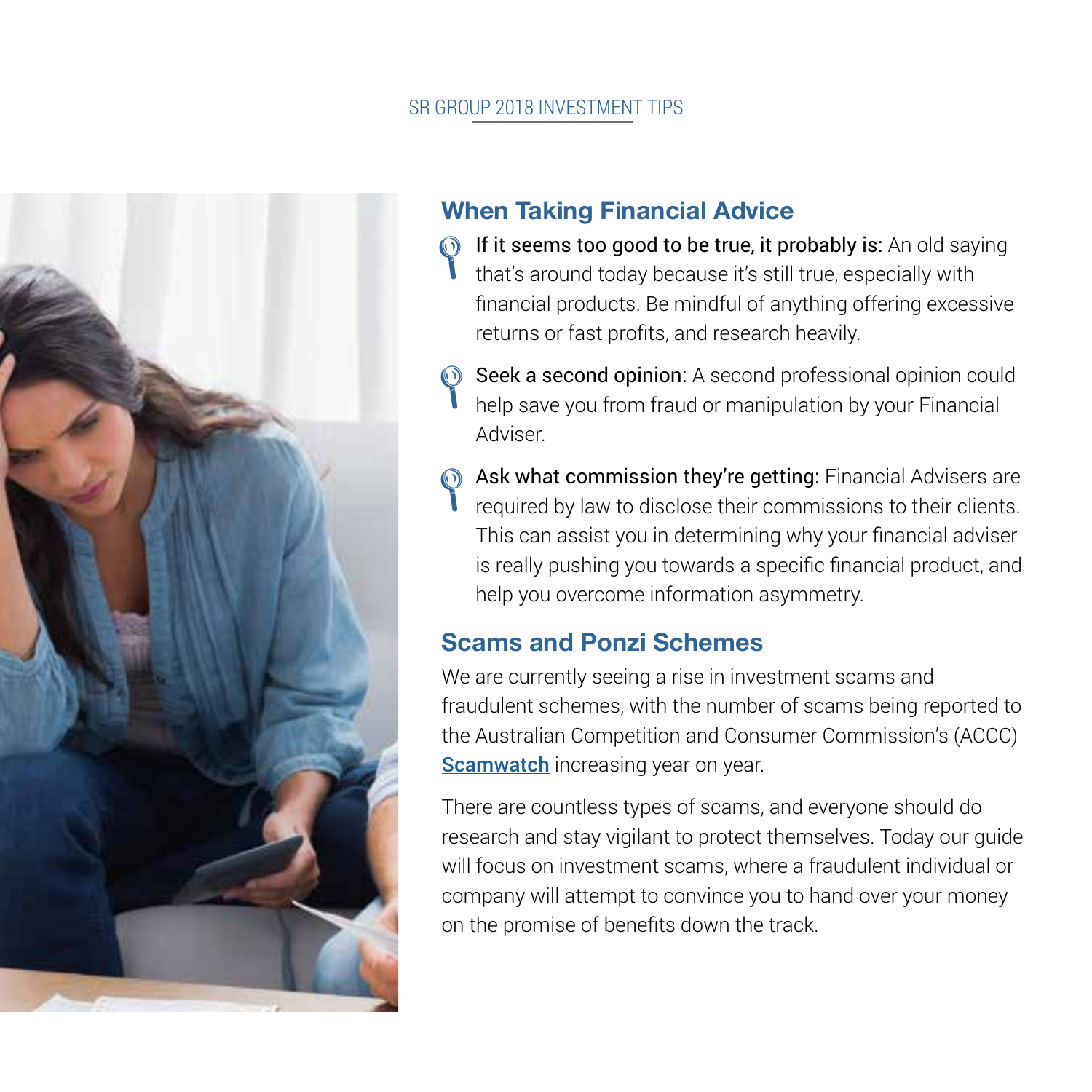The SR Group has prepared a brief glossary of tips and advice to help you consider all the possible outcomes of handing over your money.

#### 1. Take time to consider your investment

Don't be rushed into handing over your money without giving yourself adequate time to consider. Often scams will force you into a quick decision by offering a small window of opportunity to invest before the window closes and the high returns become unavailable.

#### 2. Research the company providing the investment

As with all undertakings, a level of due diligence is required to ensure the investment is what it seems. There are various checklists and guides available online to help you with your due diligence process, especially if you are new to investing. From our experience, forums can be a common medium for investors to communicate their investment experiences to potential investors. Whilst you must be somewhat sceptical of forum comments, they can often provide warnings about investment scams and fraud.

## 3. Do ASIC searches on the Investment Company

Further to your usual due diligence procedure, some other interesting things to look at are previous name and directorship changes of the business, and whether the directors are directors of any other companies. Look for related entities and related parties. A common sign of fraudulent investment schemes is a network of companies, allowing the directors to siphon money quickly and reclassify one company's assets to another. If you notice the director of your company is the director of many other similar named companies, this should be investigated further and possibly left alone.

## 4. Check Government and Pre-Existing Scam Lists

The Australian Government provides lists of recognised scams and companies not to deal with, through the Australian Securities and Investment Commission's (ASIC's) Moneysmart website and the ACCC's Scamwatch website.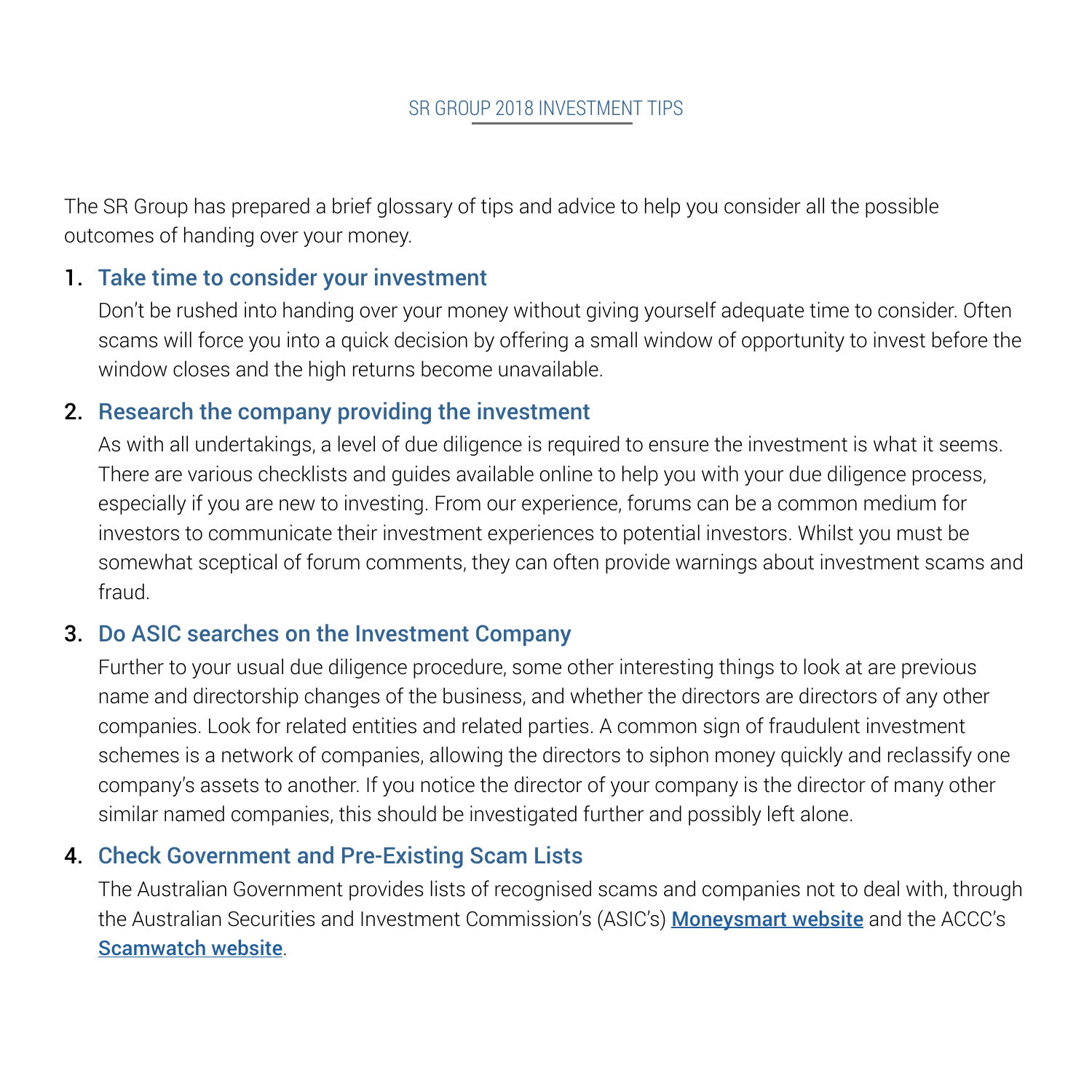## 5. Diversify your Investments

Investing in just one thing is much like putting all your eggs in one basket – your entire success or failure is contingent on the performance of one component! Instead, spread your investments between a range of different assets, limiting your exposure and risk should any of your assets fail. Diversifying your investment portfolio is a simple but important way to increase the safety of your investments. A diversified portfolio also limits the potential damage of fraud, and can you prevent you from losing everything.

Take a look below at the effect of a fall in price of an asset (e.g. a fall in share price) on a diversified portfolio verse the effect on an undiversified portfolio.

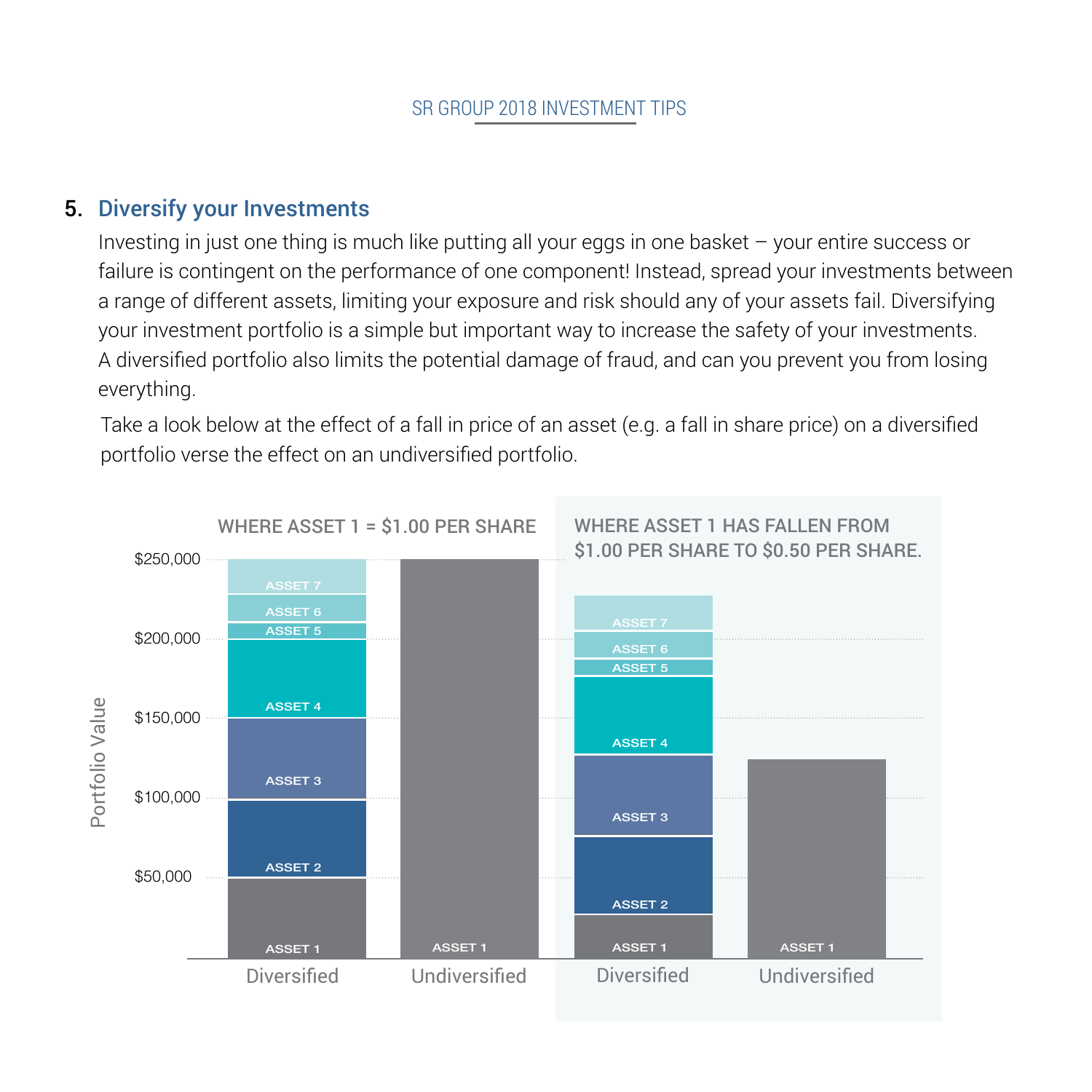#### SR GROUP 2018 INVESTMENT TIPS

#### 6. Ponzi Scheme Warnings Signs

Warning signs of a potential Ponzi Scheme include;

- A suspiciously high rate of return: Scammers will often use the lure of a high-interest paying investment to reel you in.  $\mathcal{P}$
- A localised or unique group of investors: Often Ponzi Scheme recruiters will target groups of people and the local community. They rely on investors receiving dividends to tell their friends and family about the success of their investment, and encourage their investors to recruit these people to help the scheme group. Be sceptical if the large majority of investors are from the same few families, or are all from the same church group, local community, sports clubs or similar.  $\odot$
- Investment operator encouraging you to recruit: Ponzi Schemes survive on new investors coming to the table so that the operator can pay dividends to the early investors and keep the façade up. Be wary of the operator trying to get you to bring new investors to the table.  $\mathcal{P}$
- Take a step back and think: Think about why the opportunity in front of you is in front of you: Match up the proposed rewards with the cost, match up the promised returns with the level of demand and compare where the investment opportunity is to where it is being sold. If something doesn't feel right, it probably isn't. L

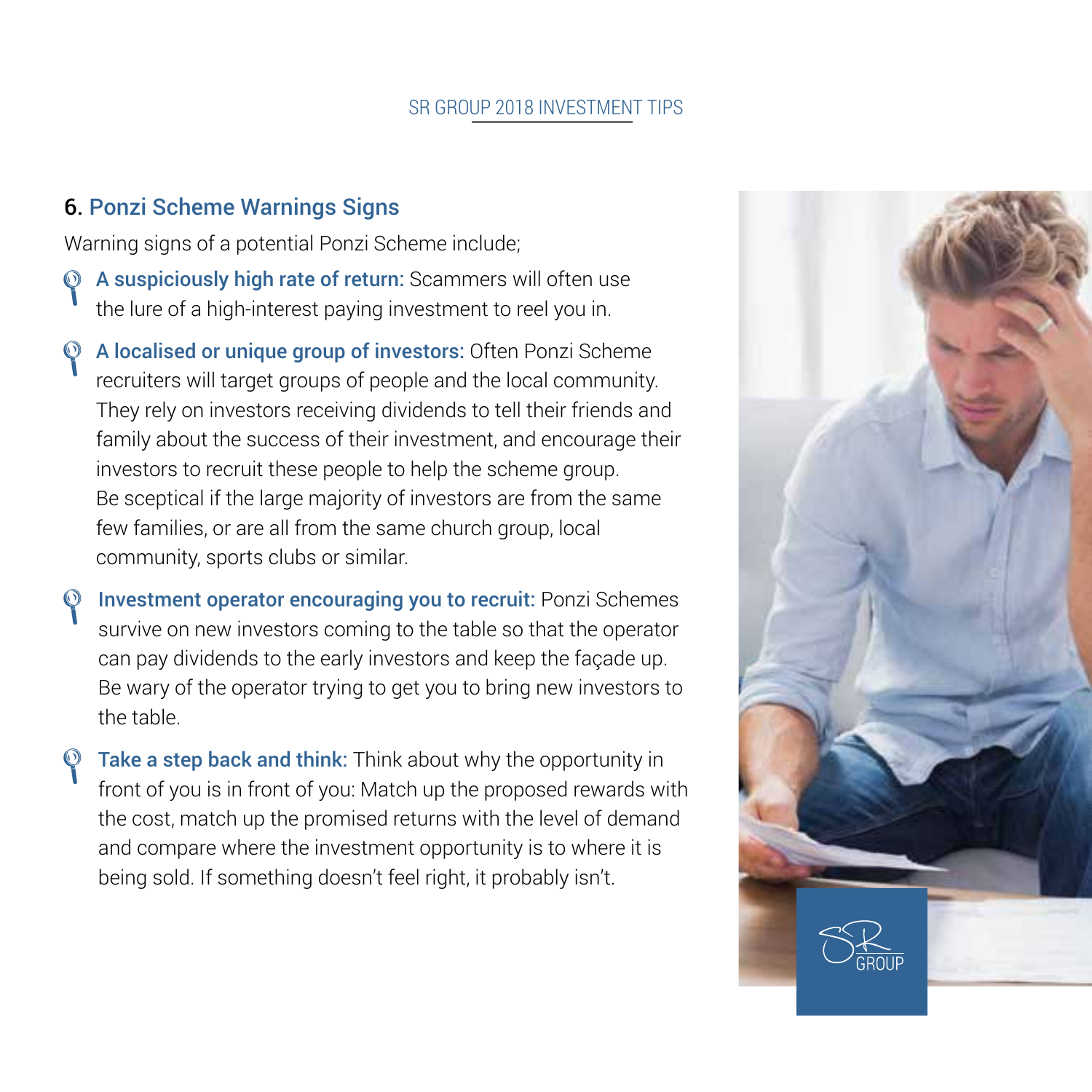#### SR GROUP 2018 INVESTMENT TIPS



## **Cryptocurrency - Bitcoin, Litecoin & co.**

You've probably heard about Bitcoin and Cryptocurrency by now, the latest financial product making news around the world. In case you haven't, here are some quick facts to give you some background on the new phenomena.

- Cryptocurrency is de-centralised, digital currency, outside the control of any Government body or regulatory authority.  $\mathcal{P}$
- P Bitcoin is the biggest and most popular type of Cryptocurrency, though there are bundreds of different Cryptocurrencies available with multiple there are hundreds of different Cryptocurrencies available, with multiple new currencies being created each day. Cryptocurrency is complicated and complex, and a lot of investors in Cryptocurrencies such as Bitcoin do not fully understand the product they are investing in.
- <sup>O</sup> Cryptocurrency is exceptionally volatile, liable to fluctuate far greater<br>
then elmost any financial product evailable. The value of a single Pita than almost any financial product available. The value of a single Bitcoin for example, in US dollars, reached a high of \$19,036.81 and a low of \$10,895.08 in the one month between 18 December 2017 and 18 January 2018.

The extreme volatility of Cryptocurrency, and the perceived notion that they will become more and more predominant in society's financial system as time progresses, have lead to Cryptocurrencies becoming an attractive form of investment for speculative investors. Due to this same volatility, many people have been known to make and lose large sums of money in very short periods of time on Cryptocurrencies.

At the SR Group, we strongly suggest that you comprehensively research the Cryptocurrency landscape and trading platforms before entering into any Cryptocurrency investment.